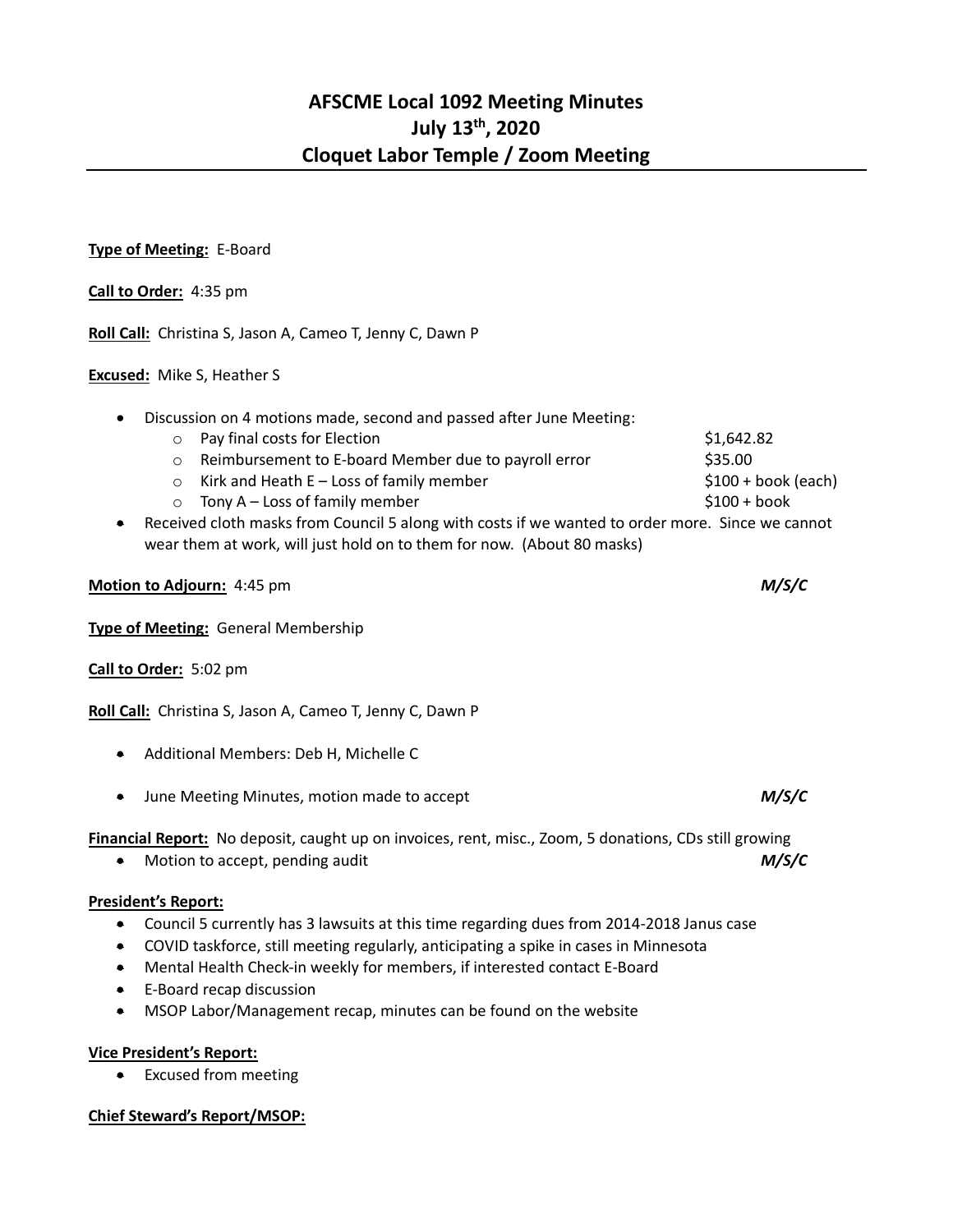- 3 grievances on voluntary overtime shifts
- Class action grievance

## **Chief Steward's Report/MSOCS & CARE:**

• Will report next month

## **Field Rep's Report:**

- Ordering of masks
- Couple of virtual conventions coming up
- Phone banking has begun

## **Political/PEOPLE Report:**

• Go to Council 5 website to see most up to date endorsements

## **Safety Committee Report:**

• Committee meeting end of month

# **Election Committee Report:**

- Committee is Michelle C, Deb H and Vaughan
- 91 ballots
- 2 were spoiled ballots
- President
	- o Jessica L
	- o *\*Christina S*
- Secretary
	- o Cameo T
	- o *\*Sabrina S*

## *\*winner*

• Motion to accept report *M/S/C*

## **Old Business:**

• Face masks-have cloth ones that we can order but since we can't wear them at work. We recommend not to order at this time. Can order from Council 5 if you are interested.

## **New Business:**

- 2020 AFSCME Council 5 Convention: Will be virtual, end of September. Information will be out soon  $\circ$  Opening of nominations now and will close on August 10<sup>th</sup> at our next meeting.
- Swearing in of Local 1092 Executive Board: (Done by our Field Rep)

| President:            | Christina St Germaine                                                  |
|-----------------------|------------------------------------------------------------------------|
| Vice President:       | Jenny Collelo                                                          |
| Secretary:            | Sabrina Search                                                         |
| Chief Steward - MSOP: | Art Miller (swear in at a later date)                                  |
|                       | Chief Steward - MSOCS/CARE: Heather Schultz (swear in at a later date) |